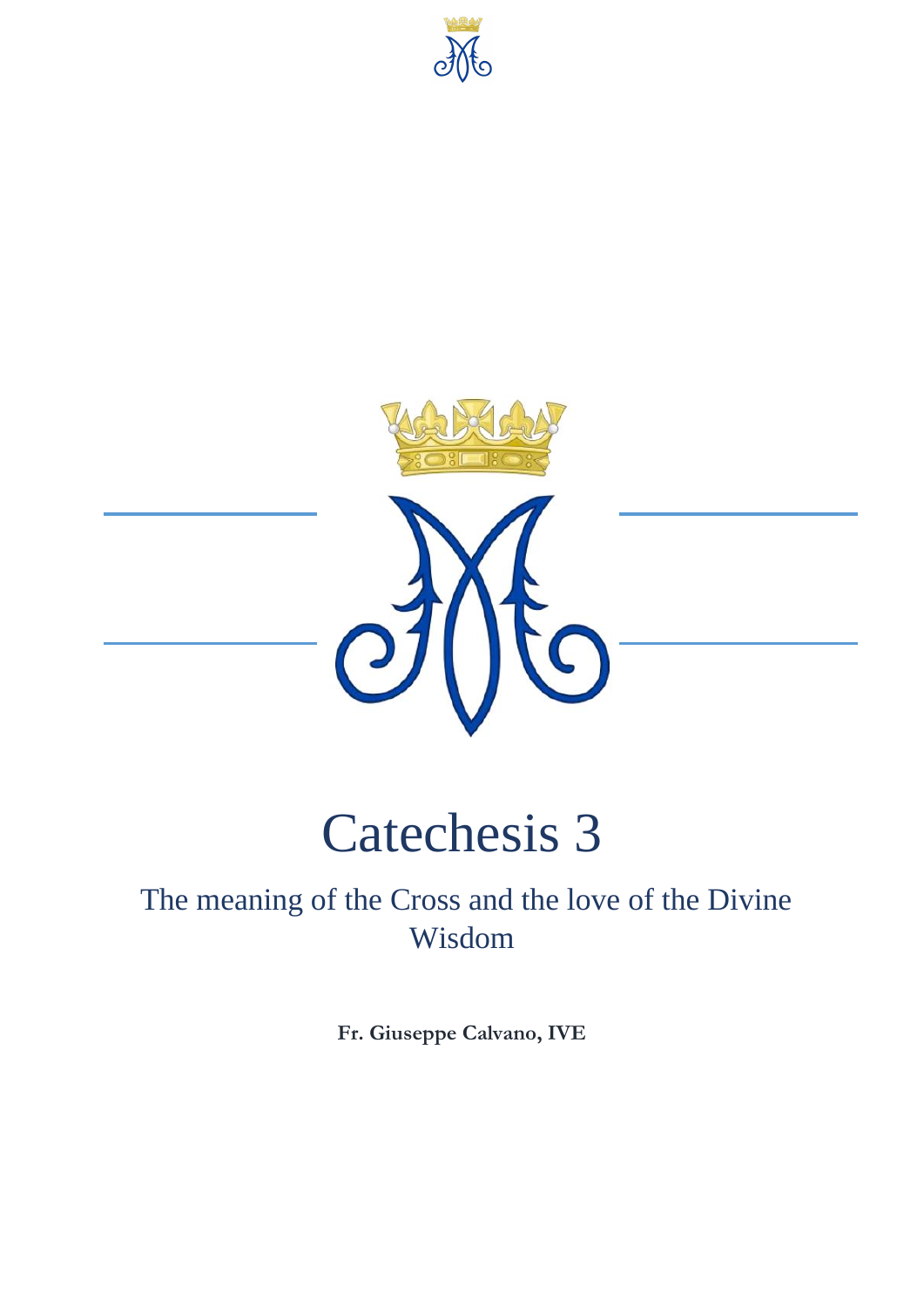

# **Introduction**

In this third month of the novena, in preparation to renew our fourth vow of *Marian slavery*, which – with the grace of God – we will do in France on the coming  $30<sup>th</sup>$  of July, we will talk about and deepen **the fundamental points of the spiritual doctrine of Saint Louis Marie Grignion de Montfort about the meaning of the Cross and the love of the Divine Wisdom.** 

I want to specify something that, although it is evident to many, is necessary to say. When we talk about Divine Wisdom, we mean, *Eternal Wisdom*, because it is synonymous with it – as well as *Incarnate Wisdom* with *Incarnate Word*.

#### 1. **The meaning of the Cross: The Cross as a necessary means for our sanctification and union with Christ.**

Now we will begin by analyzing the meaning of the Cross in the doctrine of Saint Louis Marie de Montfort. In his book *Love of the Eternal Wisdom* we read: "*Since the Incarnate Wisdom had to enter heaven by the Cross, you also must enter by the same way.*<sup>1</sup>

He also says that through the Cross *'this Great God wished to redeem the world, to cast out and chain up the devils, to seal the gates of hell and open heaven to men, and give infinite glory to His Eternal Father'. 2"*

Therefore, as Christ chose to pass through the Cross to open for us the gates of heaven, every true disciple of His who wants to enter paradise, must pass through the Cross. He must go through the same path travelled by the teacher, that is, the **master path of the Cross<sup>3</sup>** .

In the *Treatise on the True Devotion to Mary<sup>4</sup>*, in the numbers 152 to 154, the saint reminds us how, for us, **the cross is necessary in this life to be able to reach union with Christ,** and that there is no other way.

Jesus Himself reminds us in the gospel: *"If anyone wants to come after me, he must deny himself, take up his cross every day and follow Me" (Lc 9, 23; cfr. Mt 16, 24).*

Therefore, also for Saint Louis Marie, the cross is a **necessary means** for our sanctification. We can say that it is a *"sine qua non"* condition. That is, a condition without which no one can enter paradise.

<sup>&</sup>lt;sup>1</sup> The Love of the Eternal Wisdom, nr 180.

<sup>&</sup>lt;sup>2</sup> The Love of the Eternal Wisdom, nr 167.

<sup>&</sup>lt;sup>3</sup> As are the persecutions, misunderstandings, temptations, spiritual aridity, dark nights of the soul...

<sup>4</sup> Treatise on the True Devotion to Mary, nr 152-154.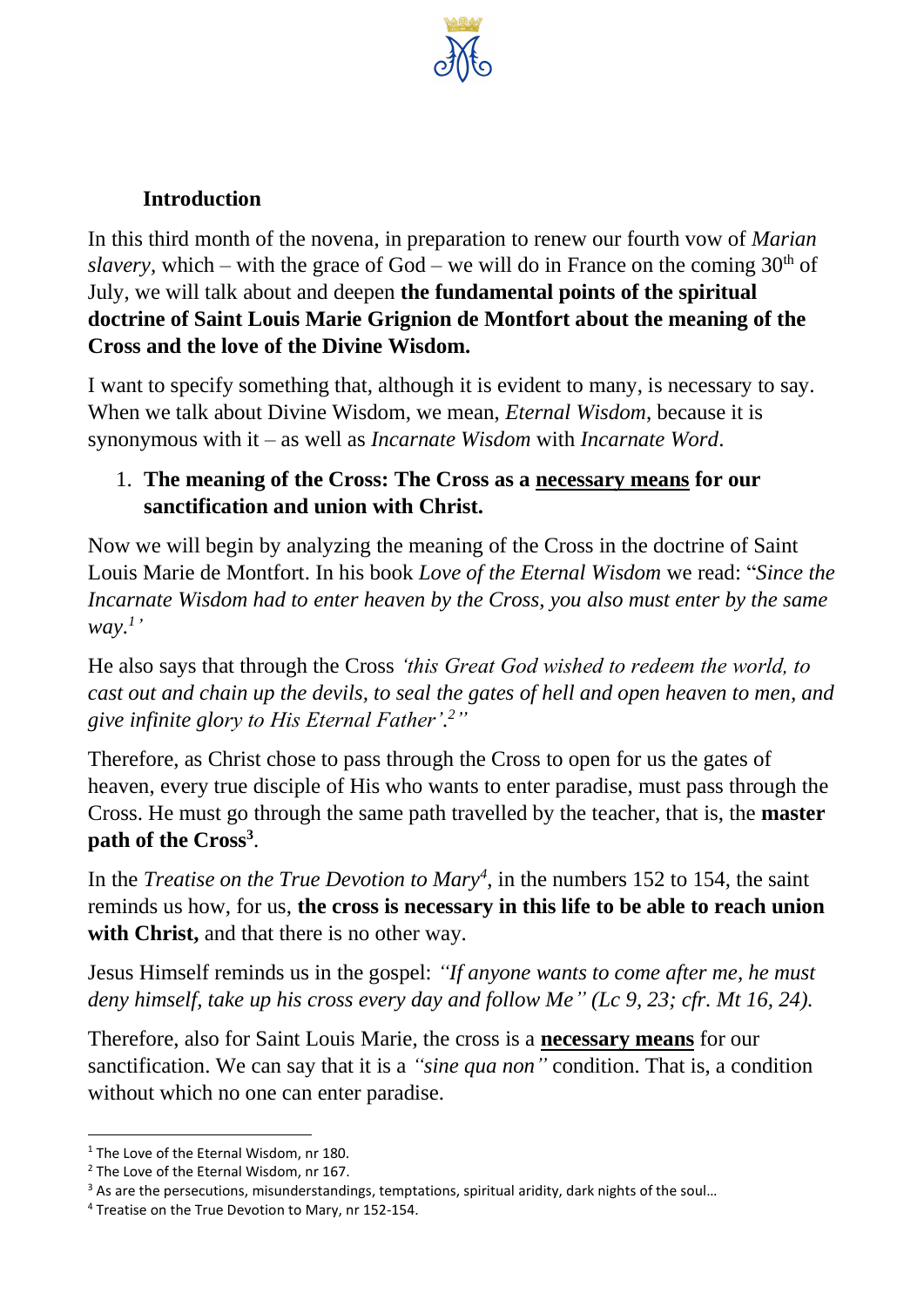

Saint Louis Marie explains the full meaning of the cross with his entire strength in a circular letter addressed *to the Association of the Friends of the Cross,* more commonly known as the *Letter to the friends of the Cross*.

The theme of the cross is recurring in the writings of Saint Louis, but in this writing, *The Letter to the friends of the Cross*, the saint shows that he is a true **lover of the cross of Christ**. We can perfectly apply to him these words of Saint Paul: "*May I never boast except in the cross of our Lord Jesus Christ, through which the world has been crucified to me, and I to the world." (Gal 4, 16)*

Saint Louis encourages *the friends of the cross* to be *real* friends of the Cross. In fact, he says that many Christians, *"while with their hand they make the sign of the cross, in their heart they are its enemies<sup>5</sup>"*. And why does Saint Louis love the Cross so much? Because it is the only way to truly be conformed to Jesus, to be more like Him, to reach eternal salvation.

Therefore, he will strive to persuade *the friends of the cross* to be such sincerely, to be true friends of the cross. In this letter to the friends of the cross, he uses this example, writing like this:

*'You are the members of Christ, a wonderful honour indeed, but one which entails suffering.* 

*If the Head is crowned with thorns, can the members expect to be crowned with roses?* 

*If the Head is jeered at and covered with dust on the road to Calvary, can the members expect to be sprinkled with perfumes on a throne?* 

*If the Head has no pillow on which to rest, can the members expect to recline on feathers and down?* 

*That would be unthinkable! No, no, my dear Companions of the Cross, do not deceive yourselves. Those Christians you see everywhere, fashionably dressed, fastidious in manner, full of importance and dignity, are not real disciples, real members of Christ crucified. To think they are would be an insult to our thorn-crowned Head and to the truth of the Gospel. How many so-called Christians imagine they are members of our Saviour when in reality they are his treacherous persecutors, for while they make the sign of the cross with their hand, in their hearts they are its enemies! If you are guided by the same spirit, if you live with the same life as Jesus, your thorn-crowned*

<sup>5</sup> A letter to the friends of the Cross, nr 27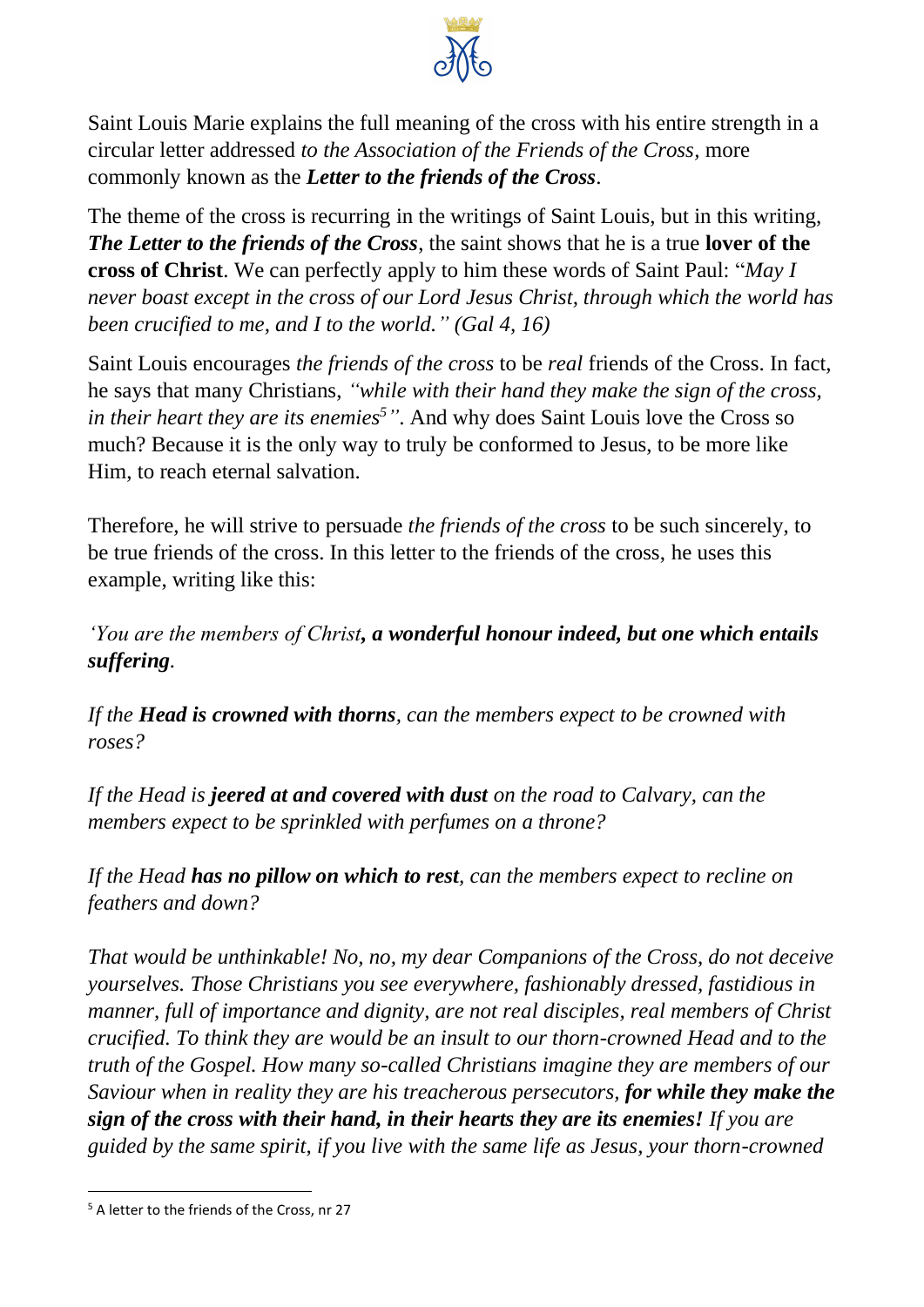

*Head, you must expect only thorns, lashes and nails; that is, nothing but the cross; for the disciple must be treated like the master and the members like the head.' 6*

Saint Paul reminds us that on the Cross resides the power of God as he writes to the Corinthians. "*For Jews demand signs and Greeks look for wisdom but we proclaim Christ crucified, a stumbling block to Jews and foolishness to Gentiles, but to those who are called, Jews and Greeks alike, Christ the power of God and the wisdom of God. For the foolishness of God is wiser than human wisdom, and the weakness of God is stronger than human strength."(1Cor 1, 22-25)*

Saint Louis not only reminds us of the necessity to endure the cross, but even to desire it and ask for it, as a grace. As in the Spiritual Exercises, Saint Ignatius of Loyola makes us ask in the meditation of the two standards, for this grace: *'in suffering insults and wrongs, to imitate Him more in them, if only I can suffer them without the sin of any person, or displeasure of His Divine Majesty'*(Cfr ES 147). In short, he makes us ask for the Cross.

#### **Examples in the present life**

Today more than ever, we live in a world that refutes, rejects and hates the Cross of Jesus. It hates anything that involves sacrifice, anything that implies effort, and anything that even looks like a cross. On the one hand, this is something natural about this rejection of the cross, of suffering. However, we don't seek the cross by itself, because we like to suffer, but for the fruits of the grace that it brings with it, because we unite our crosses and sufferings to the Cross of Jesus.

It is the privileged means of purification, sanctification and redemption. It is the cross which makes us similar to the one who embraced it first: the Incarnate Word!

# *Let's give some examples with which we can understand better how the world rejects the cross.*

For example, today's world does not accept the cross that is present in **physical suffering**. Therefore, for the world it is better for a person young or old, who is bedridden because they are paralyzed or in a coma from an accident, or simply because of sickness from old age – to die. It is better for him to die with euthanasia because that way we end his suffering as well as the suffering of those who care for him (relatives, parents, friends...).

<sup>6</sup> A letter to the friends of the Cross, nr 27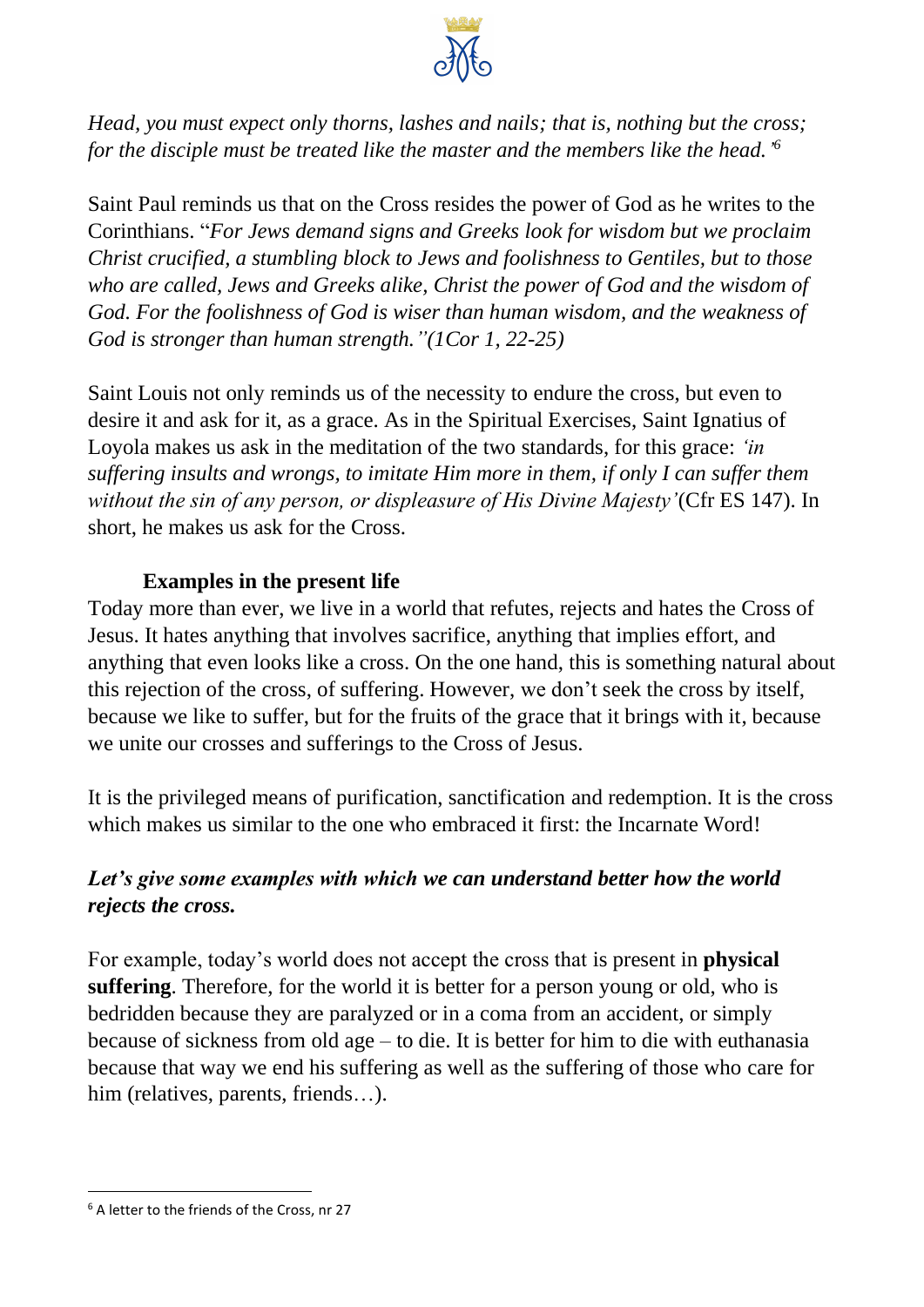

Also in the case of children, still in their mother's womb, who unfortunately have illnesses, malformations, syndromes of various types… Then they (the world) tell them that *these children would have a life that does not deserve to be lived, that it would be a suffering for the parents, relatives, friends ...* And then, abortion is advised…

Or today's world rejects the cross of **marriage**, or the faithfulness to the sacrament, that is to the spouse himself in difficult times, in pain, in illness, in misunderstanding and humiliation etc... and so the couples, out of foolishness, separate... and if they have children, they are the ones who always have the worst part. The spouses, rejecting their cross thus impose the cross of the suffering on their children, who are smaller and therefore less prepared to endure its heavy weight.

The world today rejects the cross proper to young people, understood as the sacrifice to remain **pure and chaste**, preserving the virtue of purity until marriage.

The world today also rejects the cross of leaving everything to **consecrate oneself to the Lord**, in the priestly and religious life. One is afraid to leave his own home, parents, brothers, sisters, relatives, friends, and possessions, comfort, and the things of the world.

The world today also rejects the cross of **humiliations** and **contempt** that can be received from anyone in the family, at work, or anywhere else.

This world that makes us reject and run away from the cross, doesn't know its deepest meaning… It doesn't know the redeeming value of the Cross, its importance and our need of the cross for the good of our souls!

The saint says: "*He has enclosed in the cross such an abundance of grace, life and happiness that only those who enjoy his special favour know about them. One must be humble, little, self-disciplined, spiritual and despised by the world to learn the mystery of the Cross." 7*

For the Saint, the Cross is a Gift, that God only gives to His closest friends<sup>8</sup>.

He writes, "*If we knew the value of the Cross, we would, like St. Peter of Alcantara, have novenas made in order to acquire such a delightful morsel of paradise.* 

<sup>&</sup>lt;sup>7</sup> The Love of Eternal Wisdom, nr 174

<sup>8</sup> The Love of Eternal Wisdom, nr 175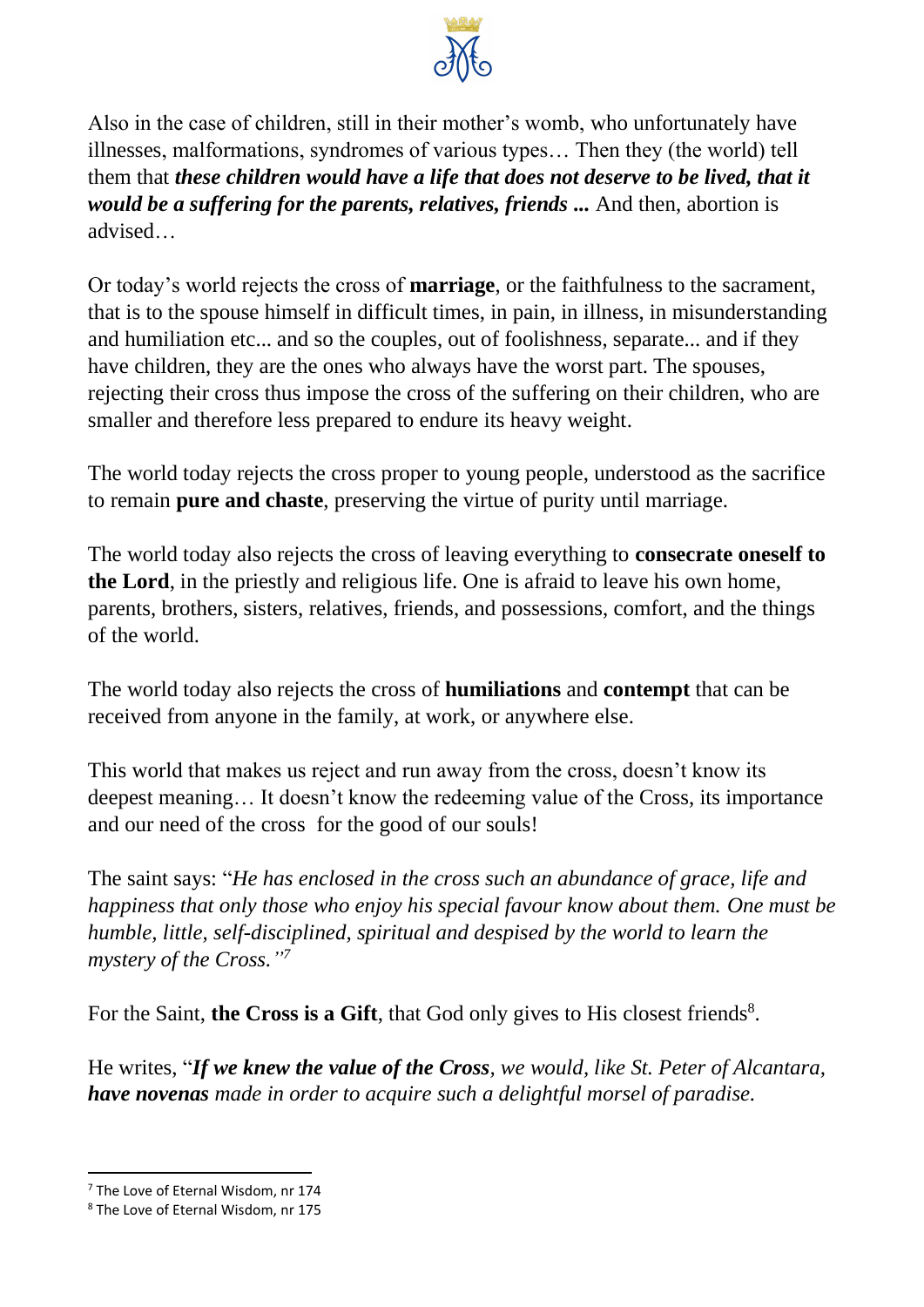

*We would say, like St. Theresa, "Either to suffer or to die;" or with St. Mary Magdalene of Pazzi, "Not to die but to suffer." Like blessed John of the Cross we would ask only for the grace of suffering for Jesus Christ: "To suffer and be despised. Heaven esteems nothing in this world except the Cross, he said after his death to a servant of God. Our Lord said to one of his servants, "I have crosses of such great value that my Mother, most powerful as she is, can procure from me nothing more precious for her faithful servants."" 9*

#### **Conclusion with the Cross**

To conclude this first part, Saint Louis tells us: "*And if you were to be offered,* as was St. Catherine of Sienna*, a crown of thorns and one of roses, you should, like her, choose the crown of thorns without hesitation and press it upon your head, so as to be like Christ." 10*

# **2. The Love of the Divine Wisdom**

Saint Louis De Montfort writes: "*True wisdom is not to be found in the things of this world nor in the souls of those who live in comfort. He has fixed his abode in the Cross so firmly that you will not find him anywhere in this world save in the Cross. He has so truly incorporated and united himself with the Cross that in all truth we can say: Wisdom is the Cross, and the Cross is Wisdom." 11*

This is what Saint Louis writes in his work 'The Love of Eternal Wisdom'. It means that loving the Divine Wisdom, means loving the cross and vice versa. And who is the Divine Wisdom if not the Incarnate Word? Therefore, it can also be said that **whoever loves the cross loves the Incarnate Word**, and **whoever loves the Incarnate Word loves the cross**. In fact, the Incarnate Word, Incarnate Wisdom has not desired and has not loved anything other than the Cross out of love for us, as Saint Louis reminds us. He writes: "*It is upon this cross that He* (The Incarnate Wisdom) *casts his eyes; he takes his delight in it; he*

*cherishes it more than all that is great and resplendent in heaven and on earth. He decides that that will be*

*the instrument of his conquests, the adornment of his royal state. He will make it the wealth and joy of his*

<sup>&</sup>lt;sup>9</sup> The Love of Eternal Wisdom, nr 177

<sup>&</sup>lt;sup>10</sup> A Letter to the Friends of the Cross, nr 27

<sup>&</sup>lt;sup>11</sup> The Love of Eternal Wisdom, nr 180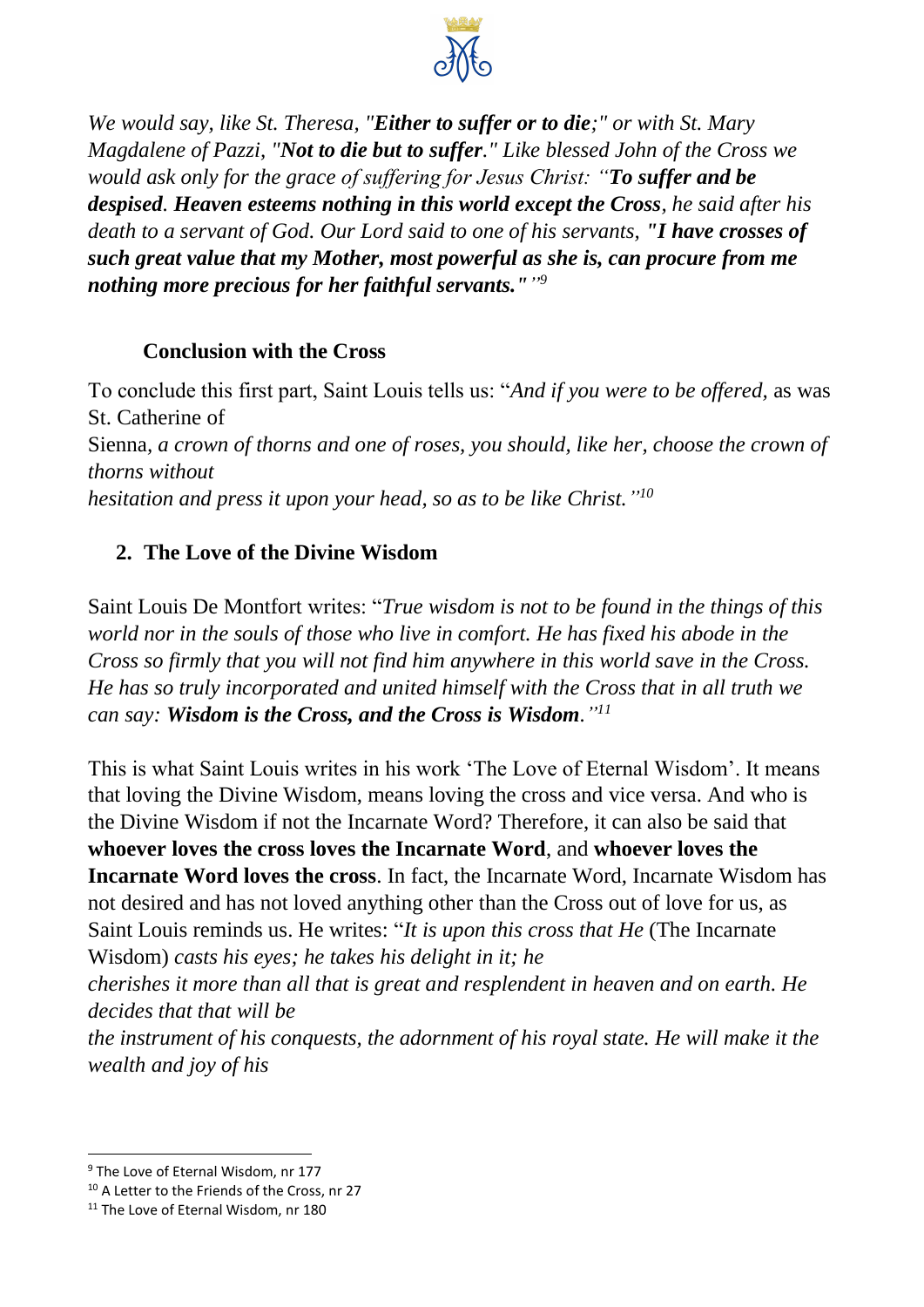

*empire, the friend and spouse of his heart. (…) But how inexpressible his love for that cross! (Rom 11.33)" 12 .*

*The Incarnate Wisdom loved the cross from his infancy. At his coming into the world, while in his Mother's womb, he received it from his eternal Father. He placed it deep in his heart, there to dominate his life, saying, "My God and my Father, I chose this cross when I was in your bosom. I choose it now in the womb of my Mother. I love it with all my strength and I place it deep in my heart to be my spouse and my mistress."<sup>13</sup>*

As Christ, the Incarnate Wisdom, has shown us His love, desiring and loving the cross, giving His life for us, so we should love Christ: desiring and loving the Cross, and giving our life for Him! To love the cross is to love Christ.

Our directory reminds us precisely how each one of us, each member of our Religious Family, must love the cross. In number 135 of our Directory of Spirituality we read: "*Therefore, we need to love the living Cross of toils, humiliations, insults, tortures, pains, persecutions, misunderstandings, annoyances, disgraces, scorn, shame, slanders, death… and be able to say with Saint Paul:* I die every day *(1 Cor 15, 31), in order to nail in our heart the One who was nailed to the cross for us.<sup>14</sup>"*

Still more in number 136: *"We must have an intense desire for the cross … It is necessary to pray for this grace... and especially to ask for the grace of the science of the cross and of the joy of the cross which are only achieved in the school of Jesus Christ.<sup>15</sup>"*

# **3. The consecration to Mary in Marian slavery of love, privileged means and great secret to carry the crosses that God gives us, including the heaviest ones.**

In conclusion, I wanted to talk about how the consecration in Marian slavery of love, is the secret to carry more easily our crosses and also to carry heavier ones to reach holiness. In the Treatise on the True Devotion, Saint Louis says that *the true Devotion to Mary is the easiest way* to reach the union with Jesus, the perfection and holiness. He says that thanks to the consecration that he proposes, the way of the cross becomes easier **because Mary sweetens our crosses and makes them so sweet that it even gives us the ability to carry crosses that are even bigger.**

<sup>&</sup>lt;sup>12</sup> The Love of Eternal Wisdom, nr 168

<sup>&</sup>lt;sup>13</sup> The Love of Eternal Wisdom, nr 169

<sup>&</sup>lt;sup>14</sup> Directory of Spirituality, IVE, nr 135

<sup>&</sup>lt;sup>15</sup> Directory of Spirituality, IVE, nr 136